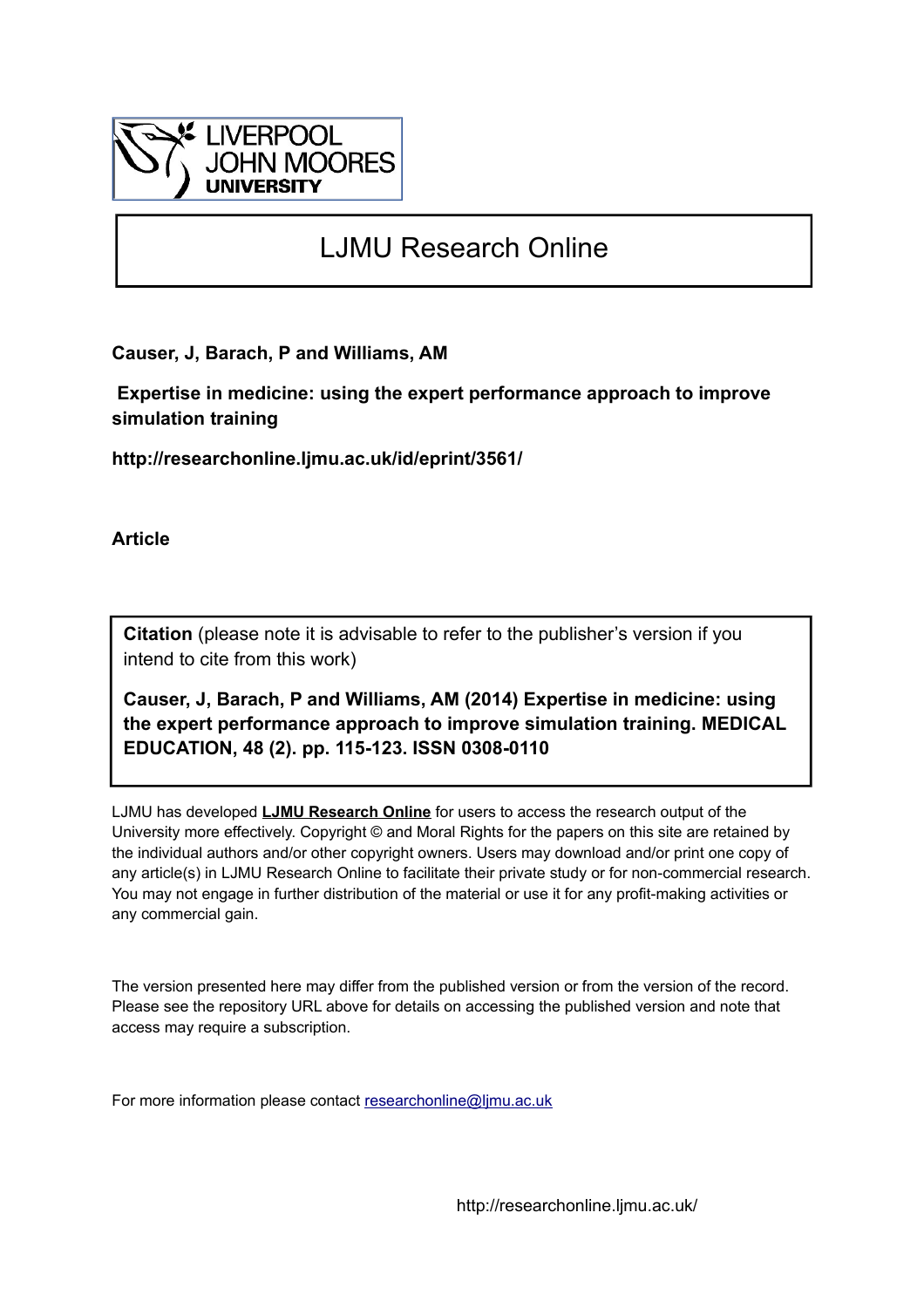| 1                |                                                                                    |
|------------------|------------------------------------------------------------------------------------|
| $\overline{2}$   |                                                                                    |
| 3                |                                                                                    |
| 4                |                                                                                    |
| 5                |                                                                                    |
|                  |                                                                                    |
| 6                | Expertise in Medicine: Using the expert performance approach to improve simulation |
| $\overline{7}$   | training                                                                           |
| 8                |                                                                                    |
| $\boldsymbol{9}$ |                                                                                    |
| 10               |                                                                                    |
| 11               |                                                                                    |
| 12               | <b>RUNNING HEAD:</b> Expertise in Medicine                                         |
| 13               |                                                                                    |
| 14               |                                                                                    |
| 15               |                                                                                    |
| 16               |                                                                                    |
| 17               |                                                                                    |
| 18               | Key words: Expert-performance Approach; Deliberate Practice; Simulation Training;  |
| 19               | Perceptual-cognitive Skill; Patient Safety.                                        |
| 20<br>21         |                                                                                    |
| 22               | <b>Acknowledgements: None</b>                                                      |
| 23               | <b>Funding/Support: None</b>                                                       |
| 24               | <b>Other disclosures: None</b>                                                     |
| 25               | <b>Ethical Approval: Not applicable</b>                                            |
| 26               | <b>Disclaimer: None</b>                                                            |
| 27               | <b>Previous presentations: None</b>                                                |
| 28               |                                                                                    |
|                  |                                                                                    |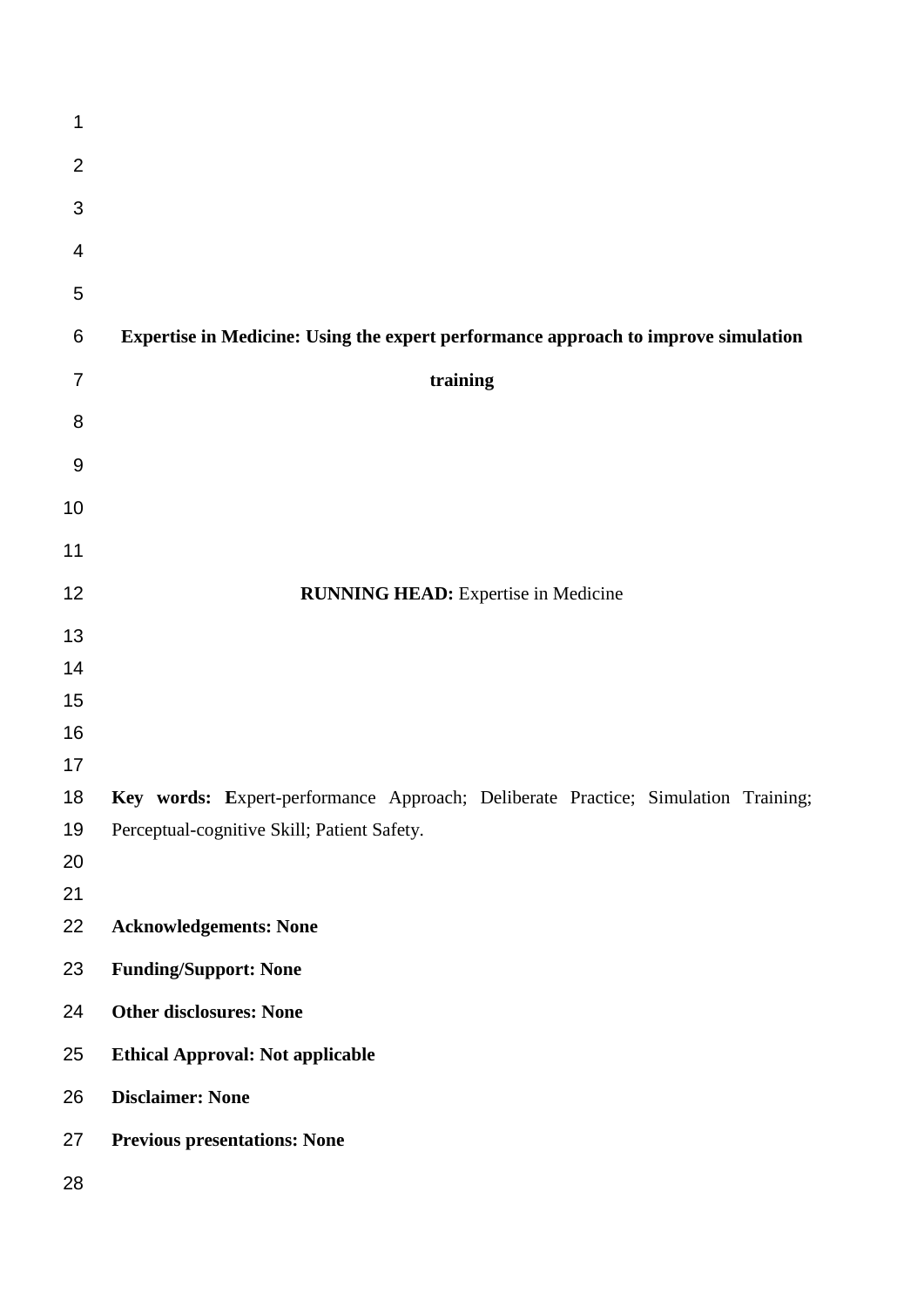#### **Abstract**

 **Context:** We critically review how medical education can benefit from systematic use of the expert performance approach as a framework for measuring and enhancing clinical practice. We discuss how the expert performance approach can be used to better understand the mechanisms underpinning superior performance among healthcare providers and how the framework can be applied to created simulated learning environments that present increased opportunities to engage in deliberate practice. **Expert Performance approach:** The expert performance approach is a systematic, evidence-based framework for measuring and analysing superior performance. It has been applied in a variety of domains, but has so far been neglected in medicine and healthcare. In this paper, we outline the framework and demonstrate how it can be effectively applied to medical education. **Deliberate Practice:**  Deliberate practice is defined as structured and reflective activity, which is designed to develop a critical aspect of performance. Deliberate practice provides an opportunity for error detection and correction, repetition, access to feedback and requires maximal effort, complete concentration and full attention. The paper provides guidance on how to structure simulated learning environments to encourage the accumulation of deliberate practice. **Conclusions:**  We highlight the role of simulation-based training in conjunction with deliberate practice activities such as reflection, rehearsal, trial-and-error learning, and feedback in improving the quality of patient care. We argue that the development of expertise in healthcare is directly related to the systematic identification and improvement of quantifiable performance metrics. In order to optimize the training of expert healthcare providers, advances in simulation technology need to be coupled with effective instructional systems design, with the latter being strongly guided by empirical research from the learning and cognitive sciences.

- 
-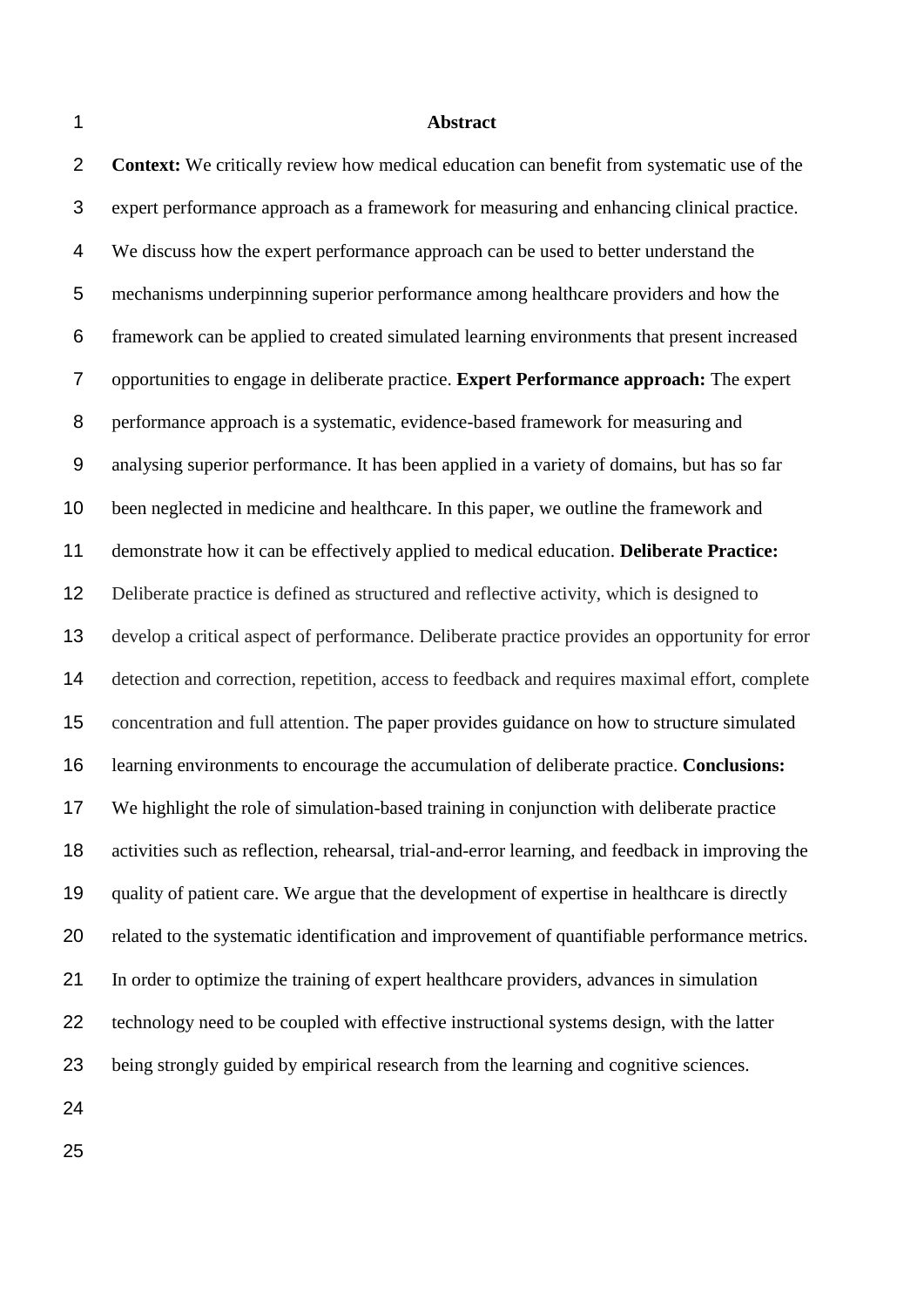## **Introduction**

 Significant variation in clinical competencies exists between individual providers which may contribute to large variation in patient outcomes and inefficient use of resources<sup>[1](#page-15-0)</sup>. Although increasing experience plays an essential role in achieving proficiency, doing more procedures does not necessarily ensure that expertise will be attained if reflection, feedback, 6 and learning are limited<sup>[2](#page-15-1)</sup>. The development of expertise is thought to be a consequence of the amount of domain-specific deliberate practice accumulated by individuals throughout their career rather than mere exposure to the performance domain. Deliberate practice is defined as 9 "structured activity, which is designed to develop a critical aspect of current performance"<sup>3</sup>[.](#page-15-2) Deliberate practice provides an opportunity for error detection and correction, repetition, 11 access to feedback, complete concentration, and full attention.<sup>[3](#page-15-2)</sup>

 Developing expertise in healthcare relates to the systematic identification and improvement of quantifiable performance metrics. In this review, we focus on the effectiveness of simulation in helping to identify and facilitate development of the critical skills that underpin expert performance in healthcare. Specifically, we review the expert 16 performance approach<sup>[3](#page-15-2)</sup> and how it can be utilized to help capture, develop, and sustain expertise in healthcare delivery. We identify advances in simulation technology and explore how the expert performance approach can be integrated into medical education to provide effective and efficient training. Although this is not a systematic review, we conduct a thorough review of literature on simulation and its use in medicine and provide support for the arguments, discussions, and suggestions outlined.

**Expert performance approach**

 An individual's experience in a given domain is not always correlated to a improved [4](#page-15-3) performance outcomes, in fact, it can be negatively related<sup>4</sup>. For example, experts in decision making and judgment often fail to display superior performance accuracy, especially in tasks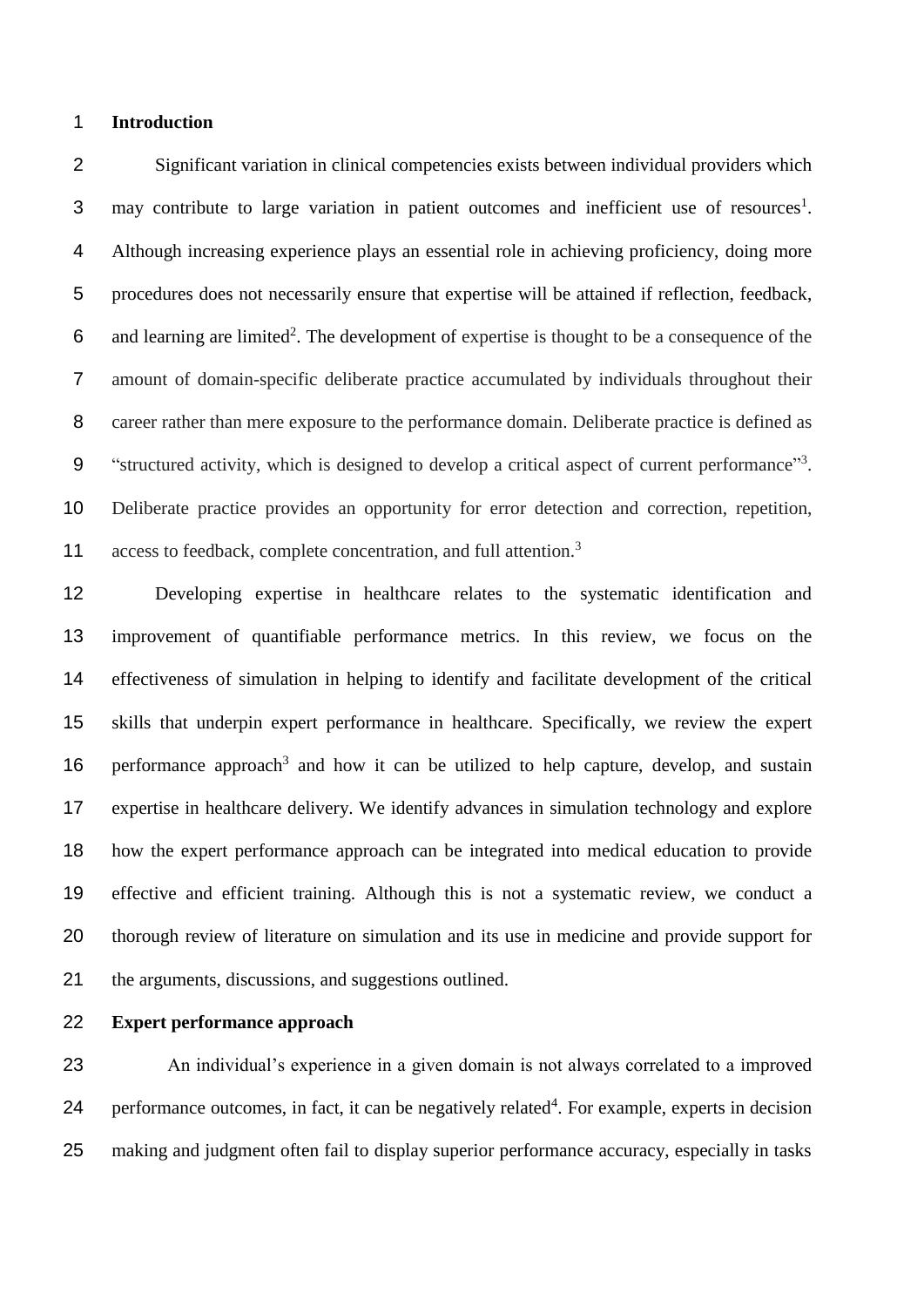involving predictions of future outcomes when compared with less experienced or skilled 2 counterparts<sup>5</sup>[.](#page-15-4) Ericsson and Smith<sup>[6](#page-15-5)</sup> introduced the expert performance approach in response to this apparent dissonance between professional experience and indicators of expertise. The approach presents a systematic, evidence-based framework for measuring and analysing superior performance in a domain rather than studying the differences between individuals 6 viewed as experts and novices, respectively through subjective, peer-based review  $^{7, 8}$  $^{7, 8}$  $^{7, 8}$  $^{7, 8}$ .

Fricsson and Smith<sup>[6](#page-15-5)</sup> suggest that those studying expertise should focus on trying to capture performance using reliable and objective measures. They present a three-stage framework for capturing and developing expertise (see Figure 1). First, researchers must recreate the task(s) in the laboratory or field with sufficient fidelity to elicit the requisite expertise in a reliable and objective manner. Second, the mechanisms underpinning superior performance should be identified using experimental manipulations and process-tracing measures. Third, activities that lead to performance improvements need to be identified so that the path to competency is clearly defined and can be targeted for training and development. The framework has been successfully utilized in many professional domains, 16 such as in sports<sup>[8](#page-15-7)</sup> and the military<sup>[9](#page-15-8)</sup>, but has not been broadly deployed in healthcare. In this review, we discuss how this framework can be used to develop more effective and efficient training environments for healthcare professionals. In particular, we focus on the potential role that simulation in all its various guises may play in providing objective, reliable, and valid methods to capture, assess, and enhance expertise in healthcare.

- 
- 

## Insert Figure 1 here

**Stage 1: Capturing expert-performance** 

 In this initial stage of the expert performance approach, the emphasis is on creating scenarios and environments that are representative of the real-world and include the same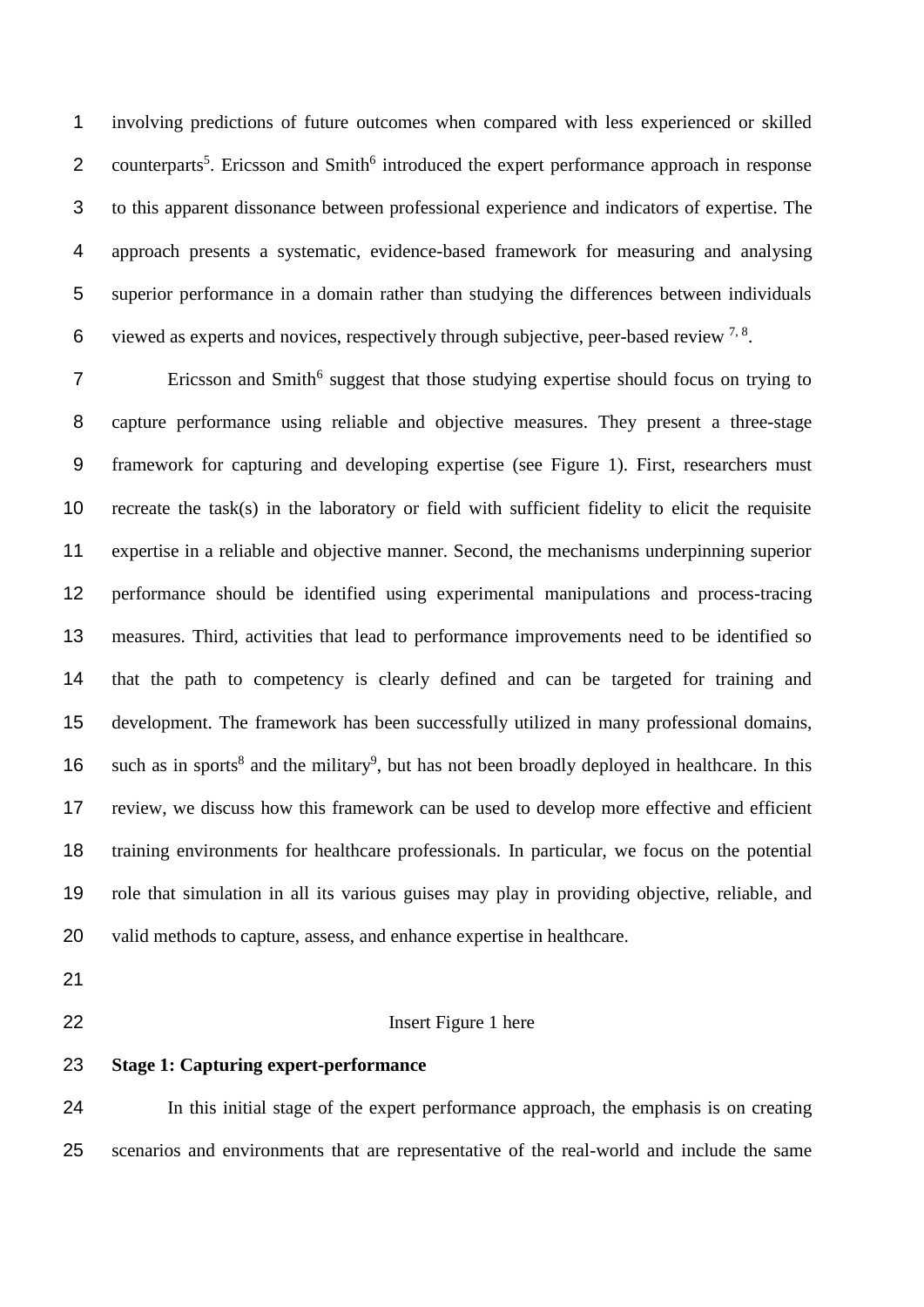perceptual and cognitive processes. In healthcare, the use of simulated environments is becoming more prevalent and the technology more advanced, providing opportunities to 3 create representative environments for testing and training<sup>[10](#page-15-9)</sup>. The types of simulators are varied, including for example, complex task trainers for endoscopic and catheter based procedures, ultrasound simulators, standardized patients, computer-based case simulations, full length mannequin computer controlled simulators, and surgical devices incorporating 7 touch, audio, and visual simulation<sup>[11,](#page-15-10) [12](#page-15-11)</sup>. Virtual reality devices are also rapidly reaching an 8 early stage of implementation<sup>[13](#page-15-12)</sup>. These environments allow educators to provide repeatable, controlled clinical scenarios that can closely match the demands of a real-world task (stage 10 one in Figure 1) without jeopardizing patient health<sup>[14](#page-15-13)</sup>. Simulators and virtual reality environments are currently being utilized in various medical domains such as in 12 cardiovascular medicine<sup>[15](#page-15-14)</sup>, emergency medicine<sup>[16](#page-15-15)</sup>, midwifery<sup>[17](#page-15-16)</sup>, and gynaecology<sup>[18](#page-15-17)</sup>. The data gathered in these studies suggest that simulation-based mastery and learning exercises that embrace the principles of deliberate practice can be used to improve the performance of complex skills.

 However, concerns remain when using simulations for training and performance enhancement, particularly in regards to the validity of the measurements and methods employed and the extent to which they adequately capture the demands and complexity of the 19 real world<sup>[19,](#page-15-18) [20](#page-16-0)</sup>. Historically, there have been concerns about the physical and psychological 20 fidelity of simulators<sup>[21](#page-16-1)</sup>. The early simulators were low in fidelity and did not allow 'real- world' representations to be accurately produced, and therefore differences as a function of 22 expertise were difficult to ascertain<sup>[1](#page-15-0)</sup>. More recently, high-fidelity simulators have been developed that better recreate the demands of the operating theatre and hospital wards, providing an opportunity to more accurately measure expertise. Several recent reports provide a modicum of construct validity for the use of simulators in healthcare. For example,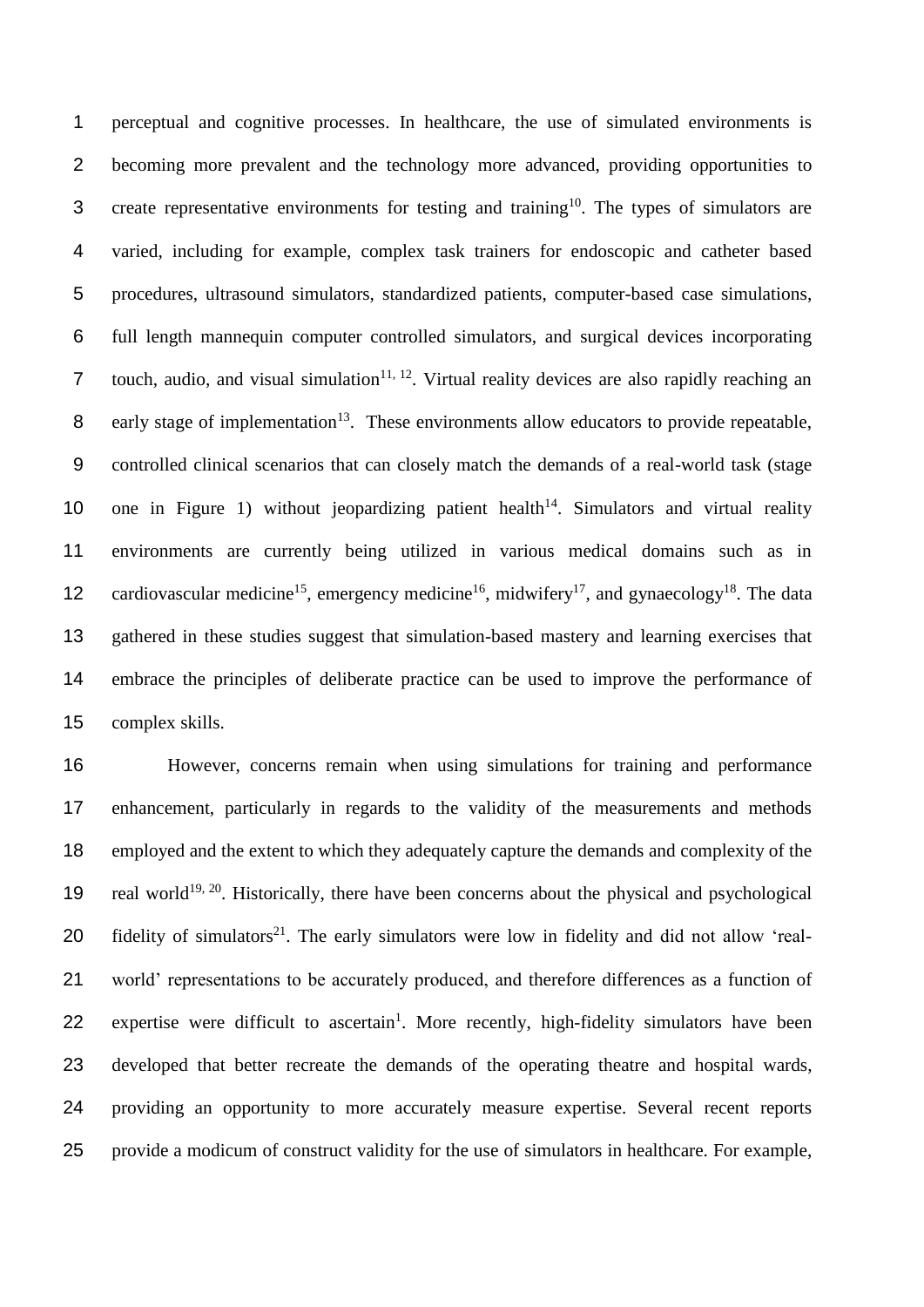1 Cormier et al.<sup>[22](#page-16-2)</sup> used a high-fidelity medical simulation to distinguish between low and high performing student nurses based on their ability to prioritize patient care more effectively. Similarly, Schijven and Jakimowicz<sup>[23](#page-16-3)</sup> highlighted the potential of simulations to differentiate expert from novice surgical providers. These authors used a simulation task that required clipping and cutting the cystic duct and artery during a laparoscopic cholecystectomy. A group of expert and novice surgeons were familiarized with the simulator and each performed the task three times. The expert group scored significantly higher on the second and third attempts when compared with the novice group. Moreover, the experts demonstrated significantly faster completion times on all three attempts. These results demonstrate the potential application of simulators in providing a representative task to examine skill-based 11 differences in surgical skills<sup>[24,](#page-16-4) [25](#page-16-5)</sup>. It is important to note that there were no differences in performance between the two groups in the first trial. This latter finding suggests that there is a need to provide sufficient opportunity for providers to familiarize themselves with the simulator in order to become comfortable with the demands and constraints of the task.

 Although recent published reports have clearly highlighted the potential value of using simulators to capture expert performance in healthcare settings, there remain opportunities to capture expertise *in-situ* during routine medical procedures. For example, it is possible to capture certain process-tracing measures (see Figure 1; discussed in more detail in stage 2), such as verbal reports, video-based coding of behaviours and movement 20 efficiency, and point-of-gaze data *in sit[u](#page-15-0)*<sup>1</sup>. The collection of such data could easily be implemented in less complex and more frequent activities, such as during ward rounds, x-ray and scan analyses and in general patient assessment. However, the use of such invasive measures may prove more difficult in tasks such as surgery, as the complexity of the real- world scenario varies, and cases are often unpredictable, and difficult to control and reproduce key variables. In these latter cases, simulators offer several advantages due to their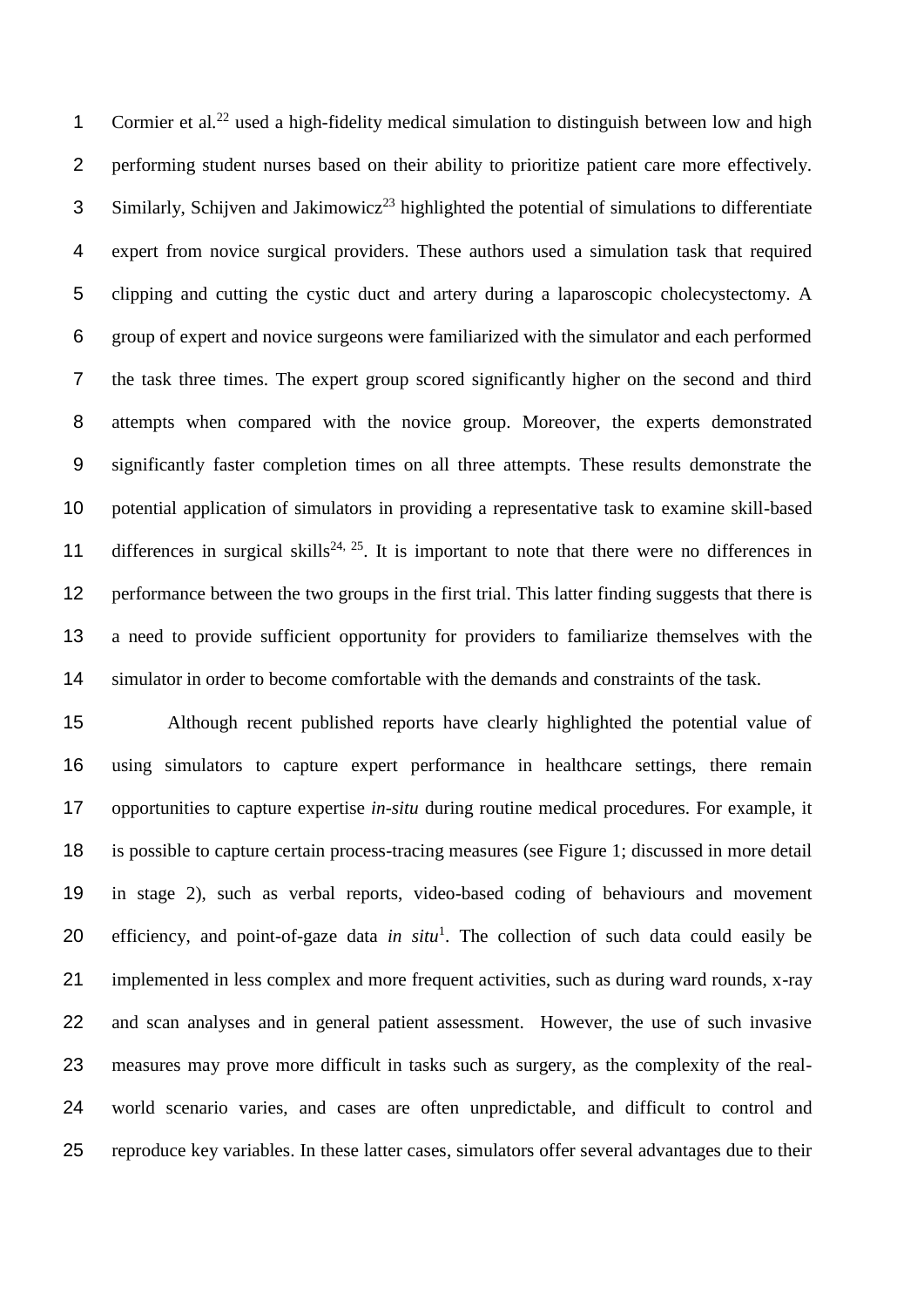ability to present reproducible and controlled environments and to eliminate/reduce risks to 2 batient safety<sup>[26](#page-16-6)</sup>. Clearly, a suitable balance is required between the need to maintain external or ecological validity on the one hand and the desire for internal validity and experimental control on the other.

 In summary, in many instances simulators offer healthcare providers the closest environment to the real world that is currently possible without compromising patient care. Clearly, researchers and expert clinicians need to pool knowledge and engage in meaningful 8 discussions as to how best to develop the most representative task environments<sup>[27](#page-16-7)</sup>. It is critical that these tasks engage the same knowledge structures and perceptual-cognitive processes that are used in the real patient care so as to ensure that performance is accurately captured and an appropriate opportunity is provided for training and development.

# **Stage 2: Identifying mechanisms underlying expertise**

 Once a representative task has been developed, the specific mechanisms, knowledge structures, and technical abilities needed to successfully complete the task can be measured. Process-measures such as verbal reports, gaze behaviours, movement efficiency, and behavioural analysis can identify the concurrent processes that mediate individual differences 17 during superior performance<sup>[8,](#page-15-7) [28](#page-16-8)</sup>. The effectiveness of each of these measures and how they have previously been applied in a medical setting is discussed below.

## Insert Figure 2 here

 Think-aloud verbal protocols, both concurrent and retrospective, have been used to 23 reveal the refined knowledge and reasoning strategies underpinning superior performance<sup>[29](#page-16-9)</sup>. These techniques are useful to identify the domain specific knowledge that experts utilize in 25 order to perform the task. For example, Lesgold et al.<sup>[30](#page-16-10)</sup> reported that expert radiologists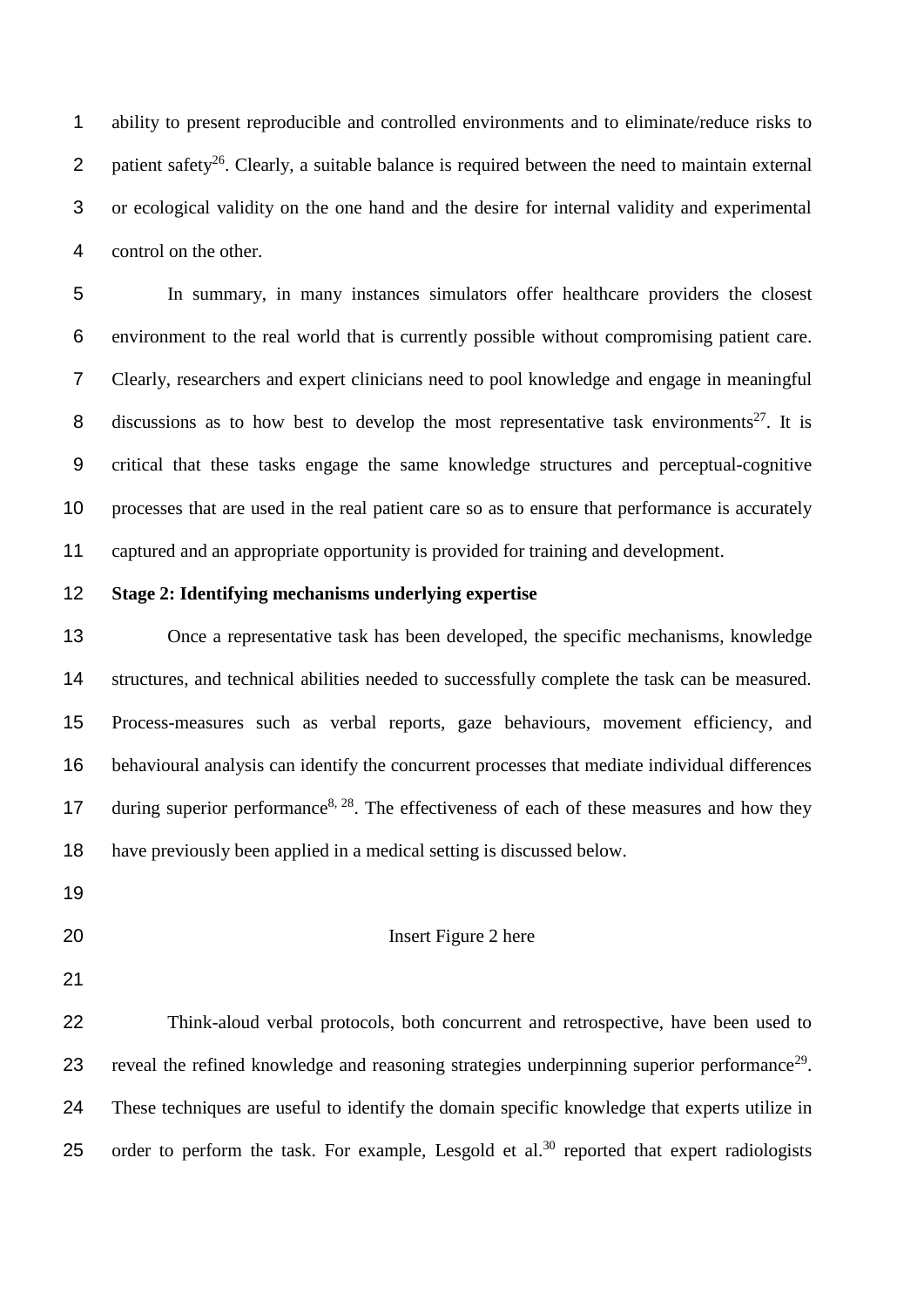demonstrate longer reasoning chains with more of their comments being interlinked and interconnected to at least one other chain. These findings highlight how experts store and organize knowledge in a more coherent manner enabling them to better access and retrieve this information to solve simplex tasks.

 Verbal reports can also be used to identify cognitive structures in complex tasks. 6 Joseph and Patel<sup>[31](#page-16-11)</sup> examined how domain specific knowledge impacts on diagnostic reasoning by collecting retrospective verbal reports. A sample of experts (endocrinologists) and physician non-experts (cardiologists) were asked to solve a range of endocrine cases. The expert group selected more relevant and critical cues from the case history, compared to the physician non-expert group who focused on significantly more irrelevant cues. The experts generated more links to related critical or relevant cues and showed better organization of their domain knowledge.

 This domain specific knowledge can be critical when key information is unavailable. 14 McRobert et al.<sup>[32](#page-16-12)</sup> examined skill-based differences in cognitive processes and how they are altered as a function of removing context-specific information related to the patient's medical condition. The results suggest that experts employ complex domain-specific memory representations which enable them to easily retrieve task-specific information and make 18 better judgments compared with less expert counterparts  $33, 34$  $33, 34$ .

 It is clear from the information presented above that experts are accessing a considerable bank of domain specific information that is seemingly available instantly, suggesting a more efficient memory retrieval system. According to the long-term working 22 memory theory  $(LTWM)^{33}$  $(LTWM)^{33}$  $(LTWM)^{33}$ , skilled individuals are able to bypass the limitations in storage by acquiring skills that encode information with numerous and elaborate retrieval cues that are related to prior knowledge. The time required to encode and retrieve options is reduced with the development of retrieval structures through an extended period of deliberate practice.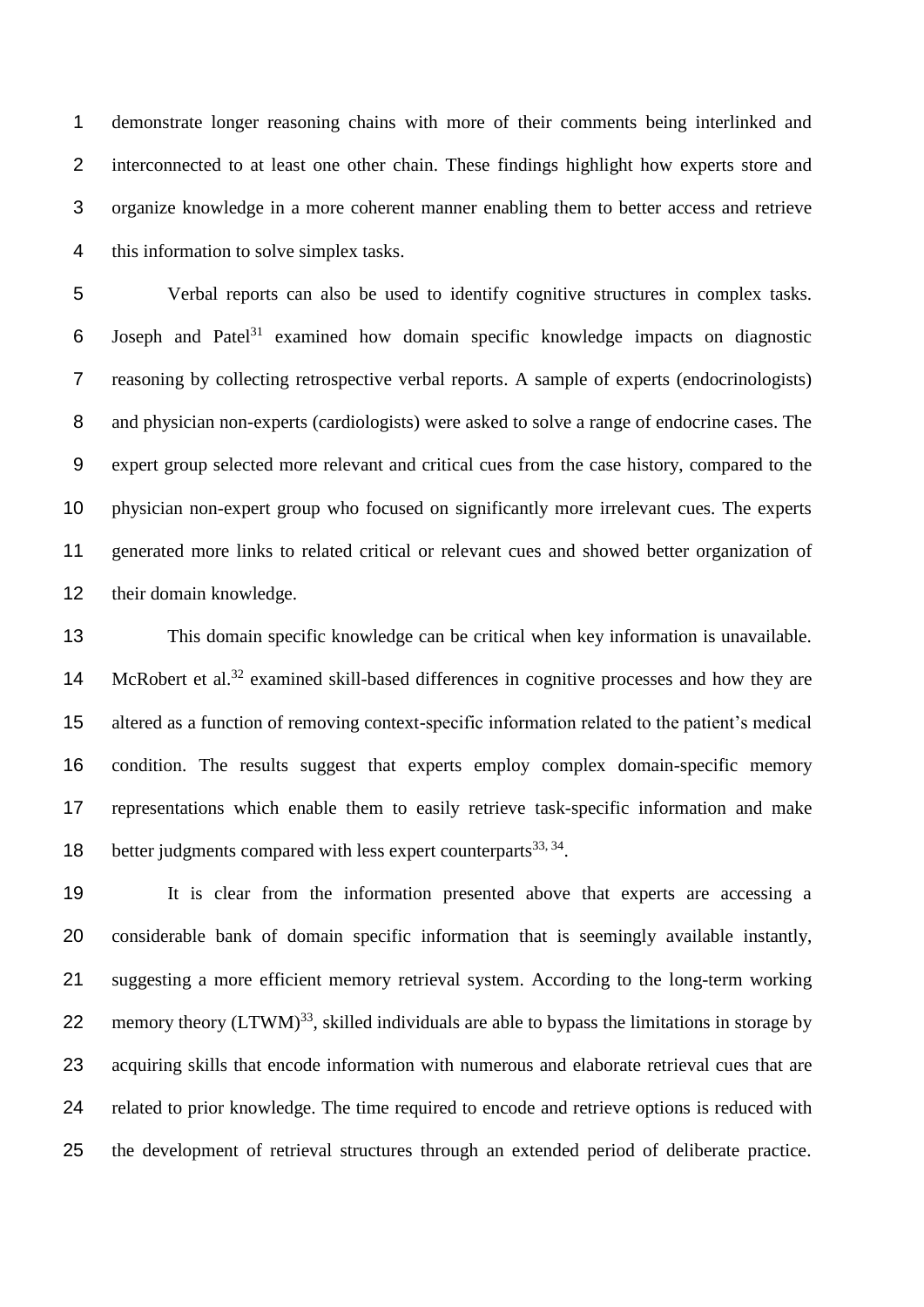After extensive practice in the domain, experts index information in such a way that they can successfully anticipate future retrieval demands and quickly update the knowledge they need to address the question or challenge at hand. If representative tasks can be developed that enable practitioners to sustain engagement in domain specific deliberate practice, over time critical knowledge structures and more efficient memory processes could be developed.

 Ericsson and colleagues proposed the LTWM theory to explain how experts can reduce the amount of information needed to create a coherent representation of the visual scene by selectively attending to only the pertinent information in the display. Expert performance in many domains is characterized by fewer fixations of longer duration, supporting the premise that experts extract more task relevant information from each fixation. 11 Law et al.<sup>[35](#page-16-15)</sup> examined the eye movements of expert and novice surgeons performing a one- handed task on a computer-based laparoscopic surgery simulator. The novice group required more visual feedback when compared to experts about the tool position needed to complete the task. The experts had a tendency to maintain their gaze on the target, while manipulating the tool and monitoring its movement in the periphery, whereas the novice group demonstrated a much more variable gaze pattern, fixating on the tool and target 17 intermittently. These findings were corroborated by Wilson et al. who found that experienced surgeons employed significantly longer fixation durations on the target location than novices in a virtual laparoscopy surgical task. These data suggest that by measuring gaze strategies researchers can identify critical visual information that experts use in order to plan 21 and control their movements when attempting to complete complex clinical tasks. As well as using more efficient gaze behaviours and elaborate memory structures, experts tend to have more efficient motor control strategies. Experts usually take less time and less effort to 24 complete tasks. For example, Richards et al.<sup>[37](#page-16-17)</sup> examined instrument forces and torque applied during a cholecystectomy and a Nissen fundoplication in a pig model between expert and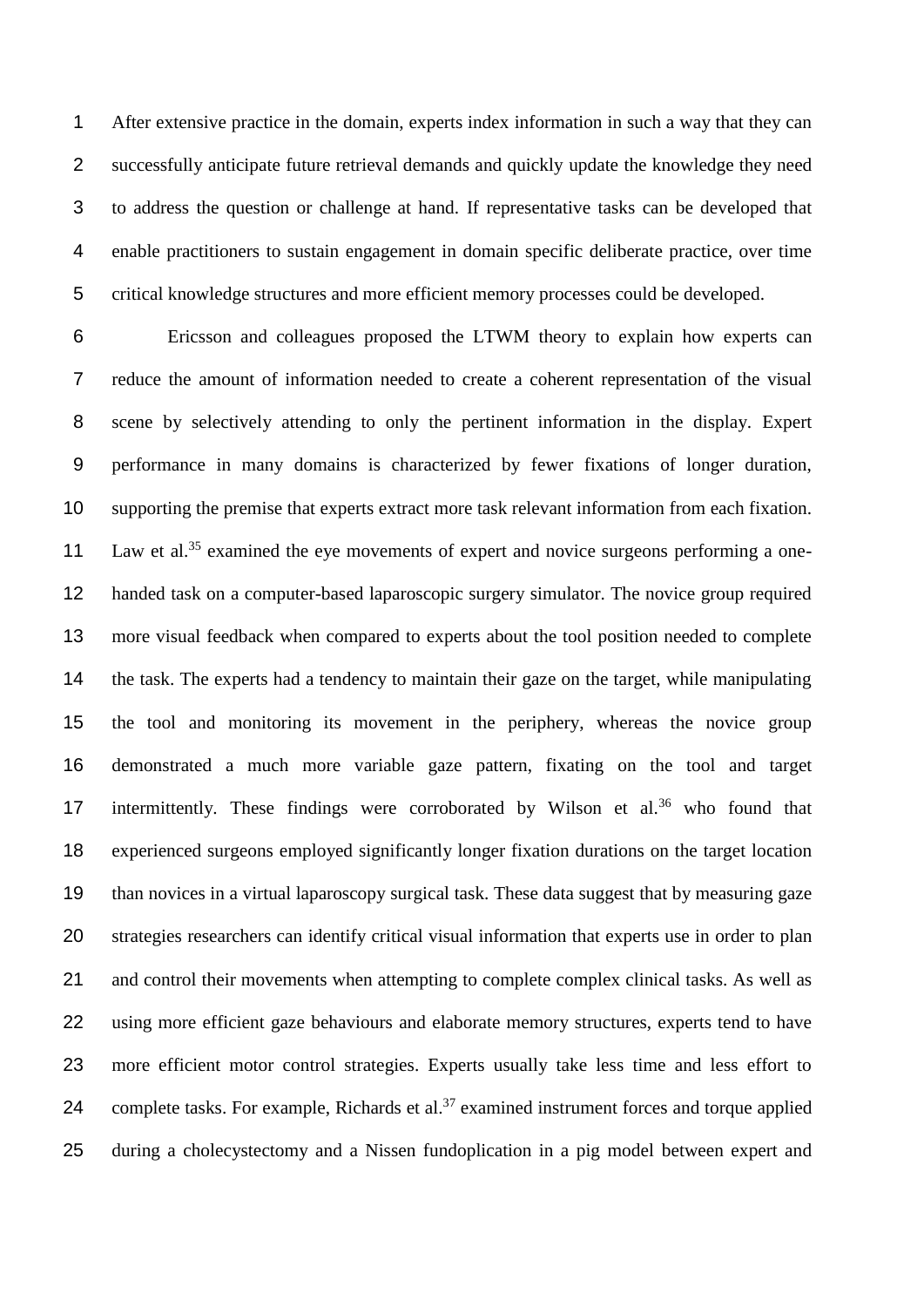novice surgeons. Lower forces and torques were identified in novices during tissue dissection, whereas experts demonstrated higher forces and torques when performing tissue manipulation. Novice surgeons required significantly more time to complete the task and made more non-goal oriented movements compared to their expert counterparts while applying larger forces and torques when not needed. These data highlight the most effective and efficient method of completing clinical tasks in order to provide accurate training and instruction for those learning novel tasks.

 In summary, a range of process-tracing measures may be recorded during simulation (and/or *in-situ*) in order to develop a comprehensive representation of expertise in a given task. Once identified, medical educators can design and implement specific training environments and interventions via engagement in deliberate practice that enable the underlying processes and mechanisms to be developed.

## **Stage 3: Acquiring expertise**

 The relationship between expert performance and the volume of domain-specific deliberate practice has been consistently demonstrated across diverse professional domains, 16 including sports<sup>[38](#page-17-0)</sup>, music<sup>[3](#page-15-2)</sup>, business<sup>[39](#page-17-1)</sup>, nursing<sup>[7](#page-15-6)</sup>, and academia<sup>[40,](#page-17-2) [41](#page-17-3)</sup>. These studies suggest that engagement in structured practice leads to the development of task-specific knowledge that helps skilled individuals focus their attention on more pertinent areas of the display, making it easier to surmise situational probabilities from events previously experienced. These task-20 specific adaptations enable the more effective processing of contextual information<sup>[42](#page-17-4)</sup>. Medical simulators enable individuals and teams of professionals to engage in safe learning scenarios that involve feedback, the repetition of skills, processes and procedures, detect and solve errors or diagnostic problems, within an environment which requires full attention and 24 concentration<sup>[43,](#page-17-5) [44](#page-17-6)</sup>. For example, simulators can accurately mirror human responses to such procedures as induction of general anaesthesia, tracheal intubation, and cardiopulmonary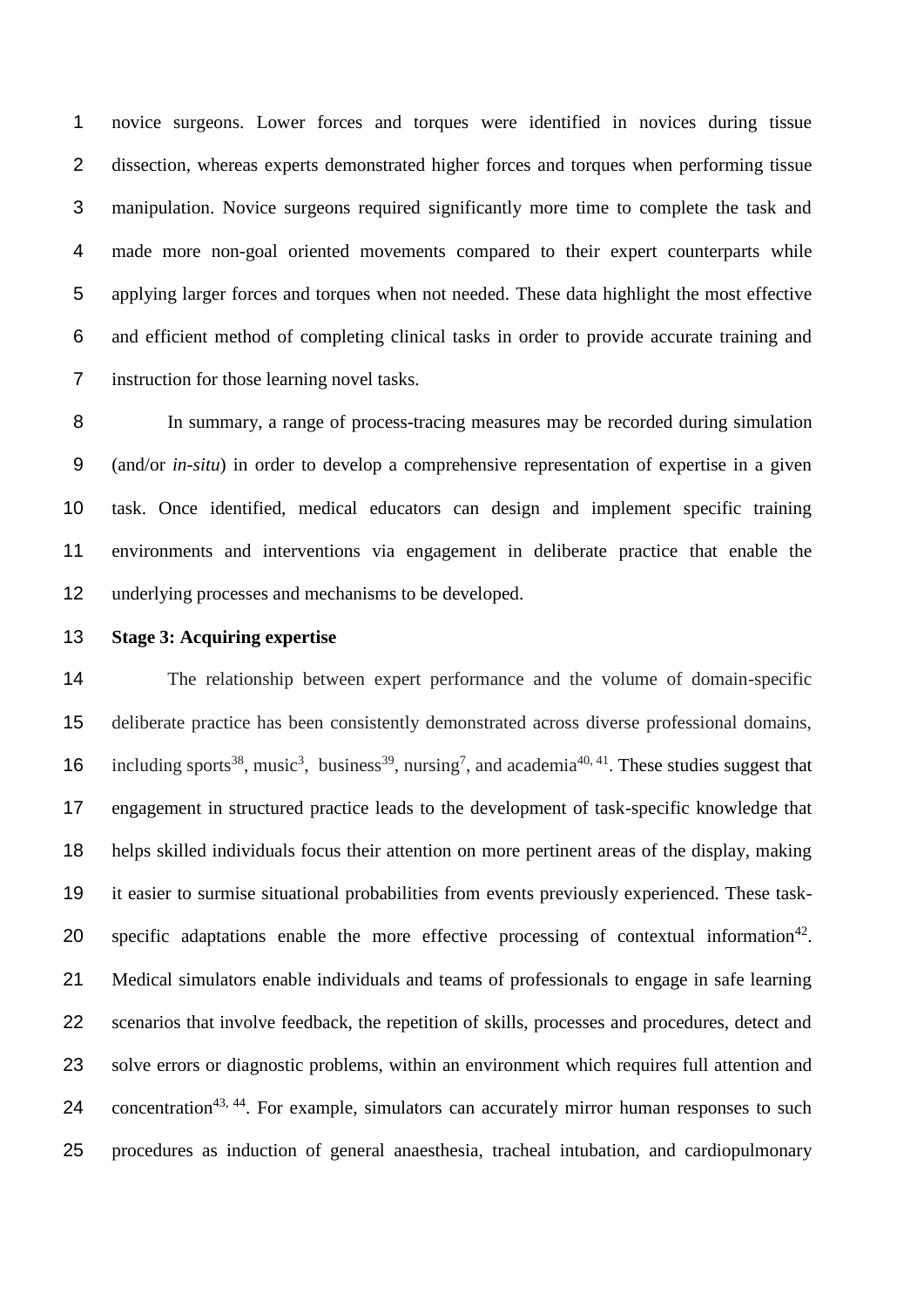resuscitation including proper chest compressions with adequate force. Such capabilities provide controlled opportunities for systematic learning and the deliberate practice of a wide 3 range of cognitive and technical skills<sup>[45,](#page-17-7) [46](#page-17-8)</sup>in scenarios representative of the real-world<sup>[41,](#page-17-3) [42](#page-17-4)</sup>.

 The benefits of deliberate practice in the medical domain have been documented. For 5 example, Wayne et al. examined the role of deliberate practice on the ability of surgical residents to master thoracentesis skills. Performance of the clinical skills test improved by 71% with all residents exceeding the mastery standard. The accumulation of medical knowledge 8 can also be improved with deliberate practice. Moulaert et al.<sup>[48](#page-17-10)</sup> examined the effects of deliberate practice on the academic achievements of medical students. Positive correlations were reported demonstrating the impact of deliberate practice on academic performance. 11 Furthermore, McGaghie et al.<sup>[49](#page-17-11)</sup> conducted a meta-analysis of the effects of practice and learning outcomes in medical-based simulation training. A strong association was reported between the hours of deliberate practice accumulated on the medical simulators and 14 standardized learning outcomes. Similarly, Issenberg et al.<sup>[50](#page-17-12)</sup> reported that high-fidelity medical simulations facilitate learning. The results from these meta-analyses demonstrate the need to integrate the deliberate practice framework in training to achieve more effective skill acquisition.

 Although significant effects have been reported in training studies involving the use of simulators, most of these reports lack the scientific rigor employed in other non-clinical 20 domains<sup>[1](#page-15-0)</sup>. Several papers report less than rigorous experimental designs, using qualitative and subjective performance measures. Traditional experimental designs involving pre- and post- test measures of performance and appropriate measures of retention and transfer are rare. There have been no attempts to record process-tracing measures during acquisition to 24 ascertain how the underlying processes and mechanisms alter with practice<sup>[1](#page-15-0)</sup>. Such inconstancies and poor experimental designs have led to inconclusive findings that limit the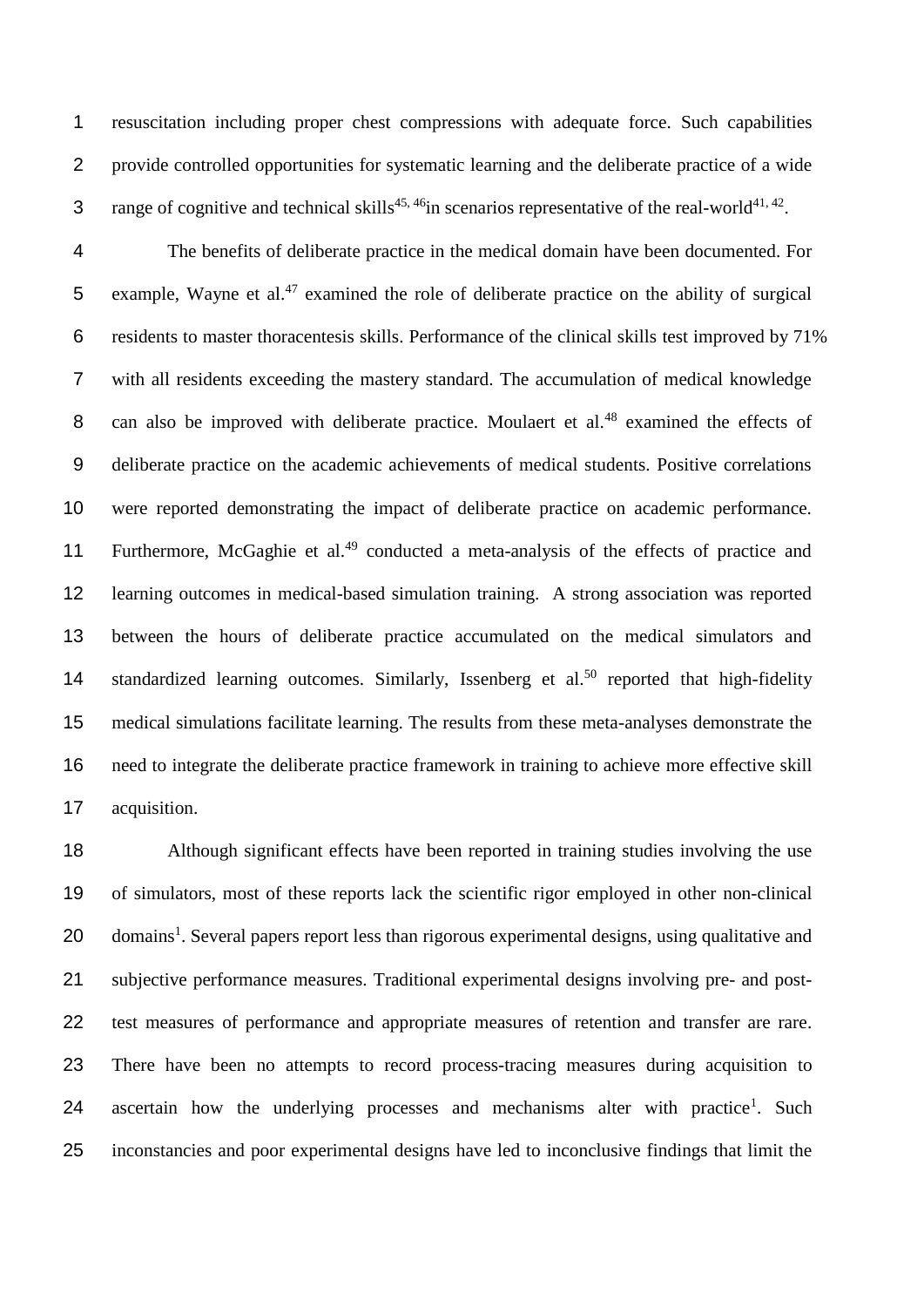ability to generalize findings to other domains or scenarios. Scientific literature from other 2 domains such as from sports<sup>[21](#page-16-1)</sup> and the military<sup>[51](#page-17-13)</sup> provide examples of how to develop more suitable experimental designs to determine the most effective learning environments for using simulators. This latter body of literature highlights the need to create an environment where students and trainees can perform repetitive behaviours and receive feedback and instruction to ensure development of key skills. These environments should be challenging, and individuals should be encouraged to detect their errors, reflect on their workflow and outcomes, and correct their own errors.

 A particular benefit of simulations is that they enable clinicians to attempt the most challenging and demanding cases and engage in trial and error learning and problem solving without putting the safety of patients at risk<sup>11</sup>. Critical cases, which may arise infrequently in clinical settings, can be reproduced in a simulation providing greater opportunity for deliberate practice. Simulators also open up possibilities for scenario simulation where 14 decision-making is multi-layered and context specific<sup>[52](#page-17-14)</sup> (stage three in Figure 1). For example, scenarios that involve large teams, working with missing or incorrect information and with unexpected or complicated cases are not regularly seen in a real-world environment yet are easily replicated in a simulation.

## **Conclusions**

 We argue that the development of expertise in healthcare is directly related to the systematic identification and improvement of quantifiable performance metrics. Moreover, in order to develop expert and safe providers of healthcare, supervised practice must start at a very early stage of training and importantly, must be maintained at high daily levels for many [3](#page-15-2) years, perhaps a decade or more<sup>3</sup>. The effects of extended deliberate practice, coaching and feedback, on performance are more far-reaching than is commonly believed and might explain why centralization of highly specialized care such as cancer, paediatric cardiac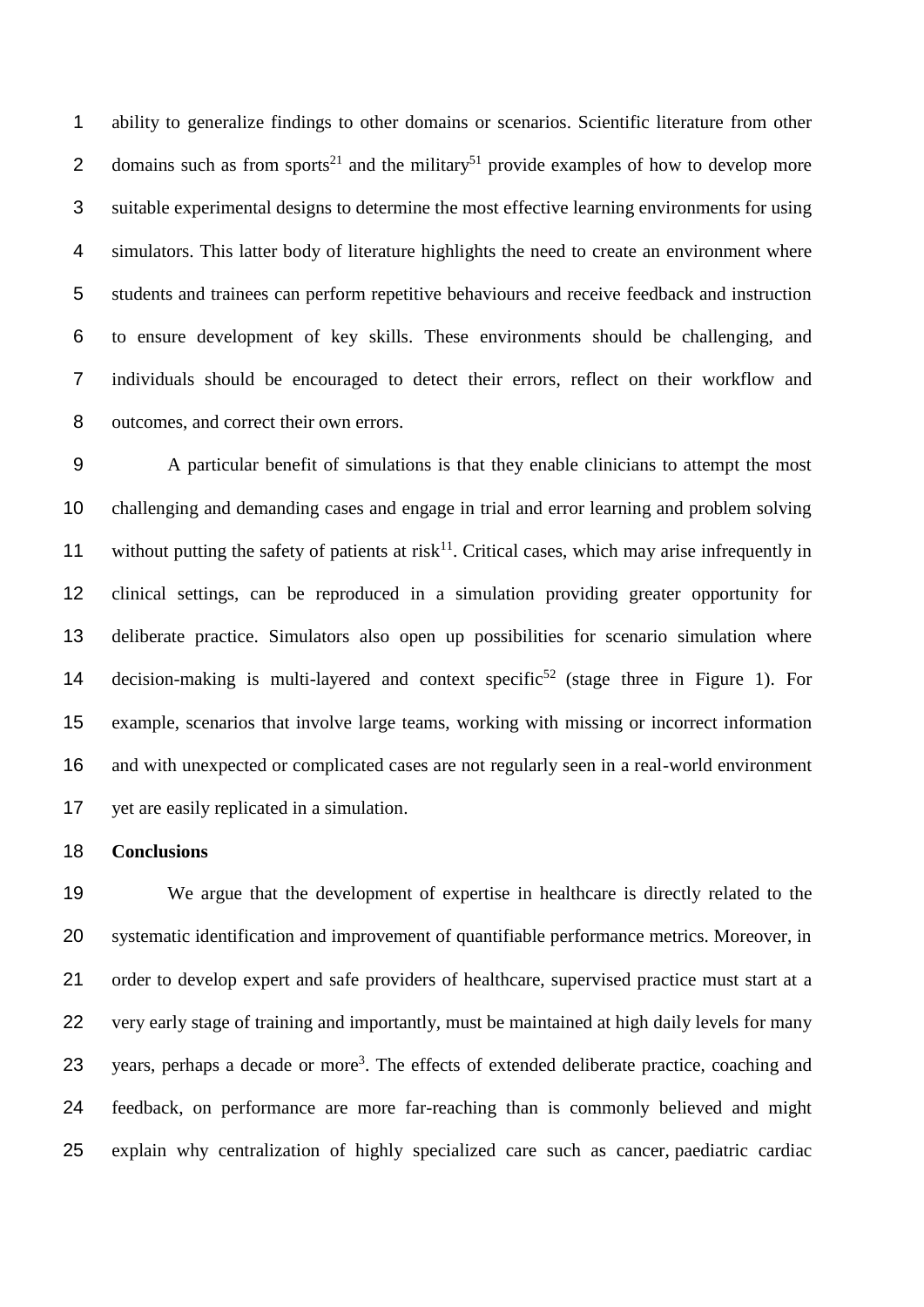surgery, cystic fibrosis and more requires high volumes of practice by the entire clinical 2 microsystem $^{53-55}$  $^{53-55}$  $^{53-55}$ .

 We propose that the expert performance approach offers a systematic framework to capture and facilitate performance in healthcare settings. Furthermore, the evidence, albeit mostly from non-medical fields, and increasingly in healthcare, is that despite anecdotal evidence suggesting that expert performance reflects innate abilities/capacities or the passive accumulation of experience, expertise actually arises through prolonged and dedicated engagement in deliberate practice activities. An extended engagement in well-structured, domain-specific deliberate practice in suitable environments can expedite skill development. We believe that health providers can develop mechanisms that contravene the basic working memory capacity/processing limits by using simulation in all its various guises linked with deliberate practice. We suggest that the scientific study of expert performance can improve understanding of the limits and structure of human adaptation as well assisting in creating safe training environments and structures that lead to improved healthcare provision. The framework might also help understand how the expert performance model can be applied to teams and lead to sustained, high performing clinical microsystems.

 It is clear that there are a number of variables that determine whether, and how long, it will take an individual to achieve expertise in healthcare. There appears to be a strong case for promoting engagement in deliberate practice activities that allow the build-up of domain- specific declarative and procedural knowledge. Physical and virtual-reality simulators offer an opportunity to engage in these practice behaviours under controlled conditions. Educators should be encouraged to embrace new technology to develop a more interactive and ecologically valid learning environment.

 More research is needed to establish a stronger evidence-based practice for the optimal use of simulation in healthcare. Without a systematic framework for guiding and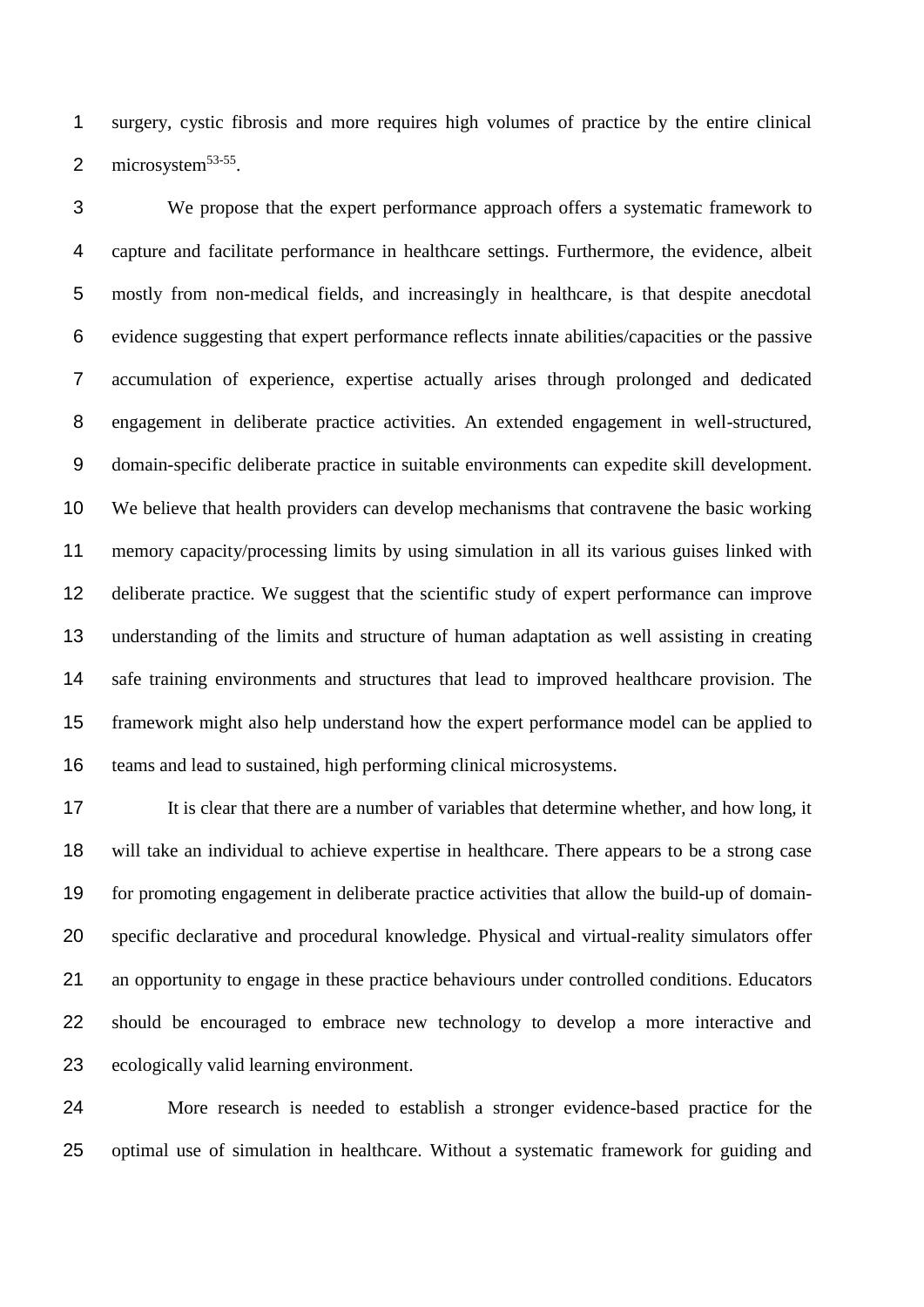structuring learning opportunities in simulation environments, improvements in performance may be limited and non-sustainable. Those involved in designing medical training curriculum need to work with scientists, clinicians, and practitioners to ensure that contemporary technology is used effectively and efficiently to maximize the return on investment and promoting improved patient safety and healthcare value. Learning and simulation performance measures must be based on scientific evidence, account for individual and team- level performance differences, capture process and outcome measures, adhere to standards of reliability and validity, and address real or perceived barriers to measurement. In order to optimize the development of future generations of expert healthcare provides, advances in simulation technology need to be coupled with effective instructional systems design, with the latter being strongly guided by contemporary research from the learning and cognitive sciences.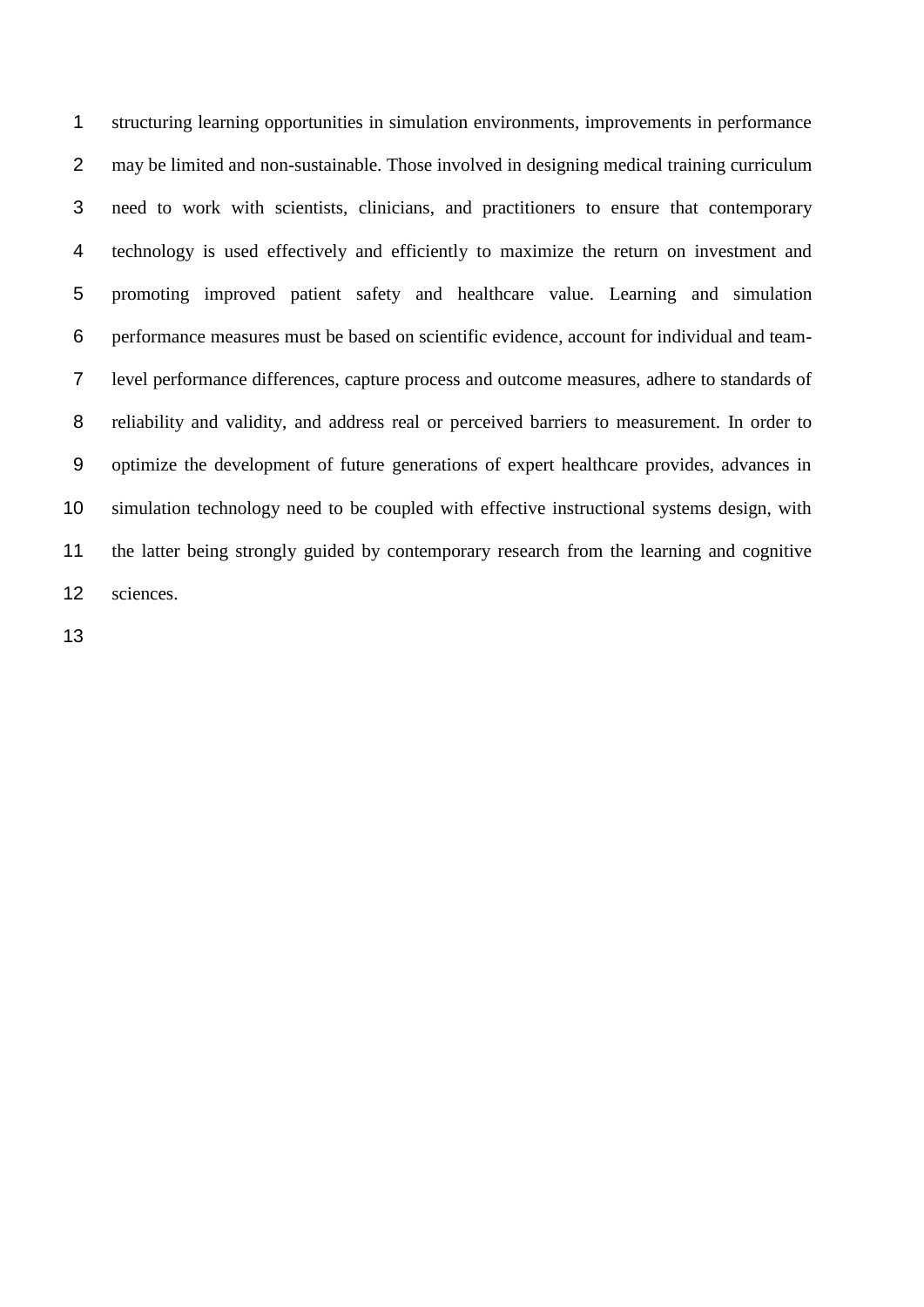<span id="page-15-18"></span><span id="page-15-17"></span><span id="page-15-16"></span><span id="page-15-15"></span><span id="page-15-14"></span><span id="page-15-13"></span><span id="page-15-12"></span><span id="page-15-11"></span><span id="page-15-10"></span><span id="page-15-9"></span><span id="page-15-8"></span><span id="page-15-7"></span><span id="page-15-6"></span><span id="page-15-5"></span><span id="page-15-4"></span><span id="page-15-3"></span><span id="page-15-2"></span><span id="page-15-1"></span><span id="page-15-0"></span>

| 1<br>$\overline{2}$ | <b>References</b>                                                                                                                                                              |
|---------------------|--------------------------------------------------------------------------------------------------------------------------------------------------------------------------------|
| 3                   | Causer J, Williams AM. Professional expertise in medicine. In: Lanzer P, ed.<br>$\lceil 1 \rceil$                                                                              |
| 4                   | Catheter-based Cardiovascular Interventions - Knowledge-based Approach. Springer, NY,                                                                                          |
| 5<br>6              | 2012; 97-112.<br>Ericsson KA, Starkes JL. Expert performance in sport. Champaign, IL Human<br>$\lceil 2 \rceil$                                                                |
| $\overline{7}$      | Kinetics; 2003.                                                                                                                                                                |
| 8                   | Ericsson KA, Krampe RT, Tesch-Römer C. The role of deliberate practice in the<br>$\lceil 3 \rceil$                                                                             |
| 9                   | acquisition of expert performance. Psychol Rev. 1993;100:363-406.                                                                                                              |
| 10<br>11            | Shanteau J, Stewart TR. Why study expert decision making? Some historical<br>[4]<br>perspectives and comments. Organ Behav Hum Decis Process. 1992;53:95-106.                  |
| 12                  | Camerer CF, Johnson EJ. The process-performance paradox in expert judgement:<br>$\lceil 5 \rceil$                                                                              |
| 13                  | How can the experts know so much and predict so badly? In: Ericsson KA, Smith J, eds.                                                                                          |
| 14                  | Toward a General Theory of Expertise: Prospects and Limits. Cambridge University Press,                                                                                        |
| 15                  | NY, 1991; 195-217.                                                                                                                                                             |
| 16                  | Ericsson KA, Smith J. Prospects and limits of the empirical study of expertise: An<br>[6]                                                                                      |
| 17<br>18            | introduction. In: Ericsson KA, Smith J, eds. Toward a General Theory of Expertise:<br>Prospects and Limits. Cambridge University Press, NY, 1991.                              |
| 19                  | Ericsson KA, Whyte J, Ward P. Expert performance in nursing: reviewing research on<br>[7]                                                                                      |
| 20                  | expertise in nursing within the framework of the expert-performance approach. Advances in                                                                                      |
| 21                  | Nursing Science. 2007;30:E58-E71.                                                                                                                                              |
| 22                  | Williams AM, Ericsson KA. Perceptual-cognitive expertise in sport: some<br>[8]                                                                                                 |
| 23<br>24            | considerations when applying the expert performance approach. Hum Mov Sci. 2005;24:283-<br>307.                                                                                |
| 25                  | Williams AM, Ericsson KA, Ward P, Eccles DW. Research on expertise in sport:<br>[9]                                                                                            |
| 26                  | implications for the military. Military Psychology. 2008;20:S123-S145.                                                                                                         |
| 27                  | Cook DA, Hatala R, Brydges R, et al. Technology-enhanced simulation for health<br>[10]                                                                                         |
| 28                  | professions education. JAMA: the journal of the American Medical Association.                                                                                                  |
| 29                  | 2011;306:978-988.                                                                                                                                                              |
| 30<br>31            | Streufert S, Satish U, Barach P. Improving medical care: the use of simulation<br>[11]<br>technology. Simulation & Gaming. 2002;32:164-174.                                    |
| 32                  | Okuda Y, Bryson EO, DeMaria S, et al. The utility of simulation in medical<br>$[12]$                                                                                           |
| 33                  | education: what is the evidence? Mt Sinai J Med. 2009;76:330-343.                                                                                                              |
| 34                  | Thijssen AS, Schijven MP. Contemporary virtual reality laparoscopy simulators:<br>[13]                                                                                         |
| 35                  | quicksand or solid grounds for assessing surgical trainees? The American Journal of Surgery.                                                                                   |
| 36<br>37            | 2009;199:529-541.<br>McGaghie WC, Issenberg SB, Petrusa ER, Scalese RJ. A critical review of<br>[14]                                                                           |
| 38                  | simulation-based medical education research: 2003–2009. Med Educ. 2010;44:50-63.                                                                                               |
| 39                  | Fox KF. Simulation-based learning in cardiovascular medicine: benefits for the<br>[15]                                                                                         |
| 40                  | trainee, the trained and the patient. <i>Heart</i> . 2012.                                                                                                                     |
| 41                  | Wang EE, Quinones J, Fitch MT, et al. Developing technical expertise in emergency<br>[16]                                                                                      |
| 42                  | medicine: The role of simulation in procedural skill acquisition. Acad Emerg Med.                                                                                              |
| 43<br>44            | 2008;15:1046-1057.<br>Cooper S, Cant R, Porter J, et al. Simulation based learning in midwifery education: A<br>[17]                                                           |
| 45                  | systematic review. Women and Brith. in press.                                                                                                                                  |
| 46                  | Geller EJ, Schuler KM, Boggess JF. Robotic Surgical Training Program in<br>[18]                                                                                                |
| 47                  | Gynecology: How to Train Residents and Fellows. Journal of Minimally Invasive                                                                                                  |
| 48                  | Gynecology. 2011;18:224-229.                                                                                                                                                   |
| 49<br>50            | Reznek MA, Rawn CL, Krummel TM. Evaluation of the educational effectiveness of<br>[19]<br>a virtual reality intravenous insertion simulator. Acad Emerg Med. 2002;9:1319-1325. |
|                     |                                                                                                                                                                                |
|                     |                                                                                                                                                                                |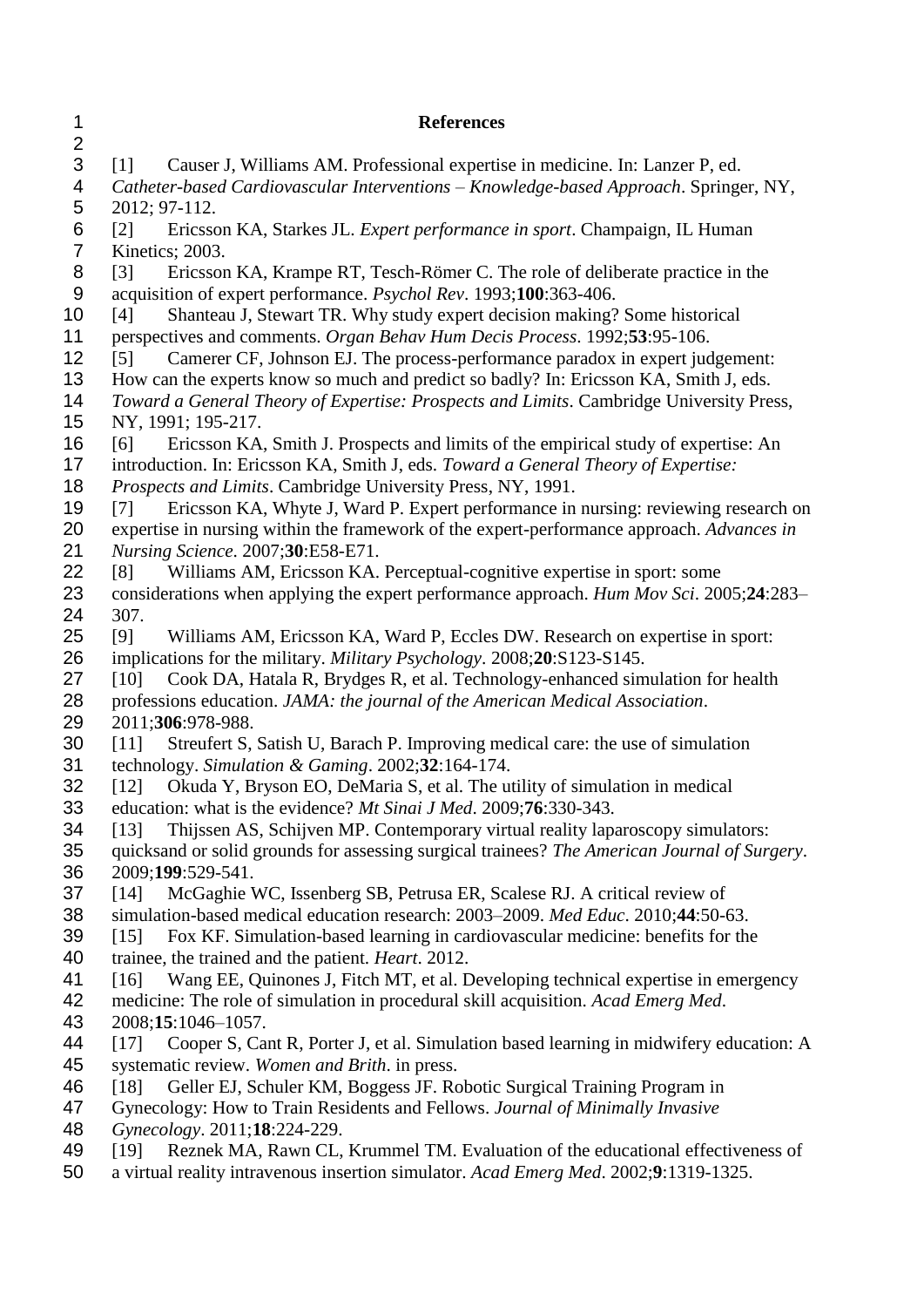- <span id="page-16-0"></span>[20] Dormans J. Beyond iconic simulation. *Simulation & Gaming*. 2011.
- <span id="page-16-1"></span>[21] Ward P, Williams AM, Hancock PA. Simulation for Performance and Training. In:
- Ericsson KA, Charness N, Feltovich PJ, Hoffman RR, eds. *The Cambridge Handbook of*
- *Expertise and Expert Performance*. Cambridge University Press, Cambridge, UK, 2006; 243- 262.
- <span id="page-16-2"></span>[22] Cormier EM, Pickett-Hauber R, Whyte J. Cognitions and clinical performance: a
- comparison of high and low performing baccalaureate nursing students. *International Journal of Nursing Education Scholarship*. 2010;**7**:Article27.
- <span id="page-16-3"></span>[23] Schijven M, Jakimowicz J. Construct validity: experts and residents performing on
- the Xitact LS500 laparoscopy simulator. *Surg Endosc*. 2003;**17**:803-810.
- <span id="page-16-4"></span>[24] Verner L, Oleynikov D, Holtmann S, Haider H, Zhukov L. Measurements of the level
- of surgical expertise using flight path analysis from da Vinci Robotic Surgical System.
- *Medicine Meets Virtual Reality*. 2003;**11**:373-378.
- <span id="page-16-5"></span>[25] Haluck RS, Webster RW, Snyder AJ, et al. A virtual reality surgical simulator trainer
- for navigation in laparoscopic surgery. In: Westwood JD, Hoffman HM, Mogel GT, Stredney
- D, Robb RA, eds. *Medicine Meets Virtual Reality 2001: Outer space, inner space, virtual space*. IOS Press, Amsterdam, 2001; 171-177.
- <span id="page-16-6"></span>18 [26] Schmidt E, Goldhaber-Fiebert SN, Ho LA, McDonald KM. Simulation exercises as a patient safety strategy: A systematic review. *Ann Intern Med*. 2013;**158**:426-432.
- <span id="page-16-7"></span>[27] Ericsson KA, Williams AM. Capturing naturally occurring superior performance in
- the laboratory: Translational research on expert performance. *J Exp Psychol Appl*.

2007;**13**:115-123.

- <span id="page-16-8"></span> [28] Ericsson KA, Simon HA. *Protocol Analysis: verbal Reports as Data*. Cambridge, MA Bradford Books/MIT Press; 1993.
- <span id="page-16-9"></span> [29] Hoffman RR, Shadbolt NR, Burton AM, Klein G. Eliciting knowledge from experts: a methodological analysis. *Organ Behav Hum Decis Process*. 1995;**62**:129-158.
- <span id="page-16-10"></span>[30] Lesgold A, Rubinson H, Feltovich P, Glaser R, Klopfer D, Wang Y. Expertise in a
- complex skill: Diagnosing X-ray pictures. In: Chi M, Glaser R, Farr MJ, eds. *The Nature of Expertise*. Erlbaum, Hillsdale, NJ, 1988; 311-342.
- <span id="page-16-11"></span> [31] Joseph GM, Patel VL. Domain knowledge and hypothesis generation in diagnostic reasoning. *Med Decis Making*. 1990;**10**:31-46.
- <span id="page-16-12"></span>[32] McRobert AP, Causer J, Vassiliadis J, Watterson L, Kwan J, Williams AM. The
- influence of context-specific information on quality of treatment during a simulated real-life emergency medicine decision-making task. *British Medical Journal: Quality & Safety*. in
- press.
- <span id="page-16-13"></span> [33] Ericsson KA, Kintsch W. Long-term working memory. *Psychol Rev*. 1995;**102**:211- 245.
- <span id="page-16-14"></span>[34] Patel V, Arocha JF, Zhang J. Thinking and Reasoning in Medicine. In: Holyoak KJ,
- Morrison RG, eds. *The Cambridge Handbook of Thinking and Reasoning*. Cambridge University Press, New York, 2005.
- <span id="page-16-15"></span>[35] Law B, Atkins MS, Kirkpatrick AE, Lomax AJ, Mackenzie CL. Eye gaze patterns
- differentiate novice and experts in a virtual laparoscopic surgery training environment. *Eye*
- *tracking research & applications symposium on eye tracking research & applications* ACM Press, NY, 2004; 41-48.
- <span id="page-16-16"></span>[36] Wilson M, McGrath J, Vine SJ, Brewer J, Defriend D, Masters R. Psychomotor
- control in a virtual laparoscopic surgery training environment: gaze control parameters
- differentiate novices from experts. *Surg Endosc*. 2010;**24**:2458-2464.
- <span id="page-16-17"></span>[37] Richards C, Rosen J, Hannaford B, Pellegrini C, Sinanan M. Skills evaluation in
- minimally invasive surgery using force/torque signatures. *Surg Endosc*. 2000;**14**:791-798.